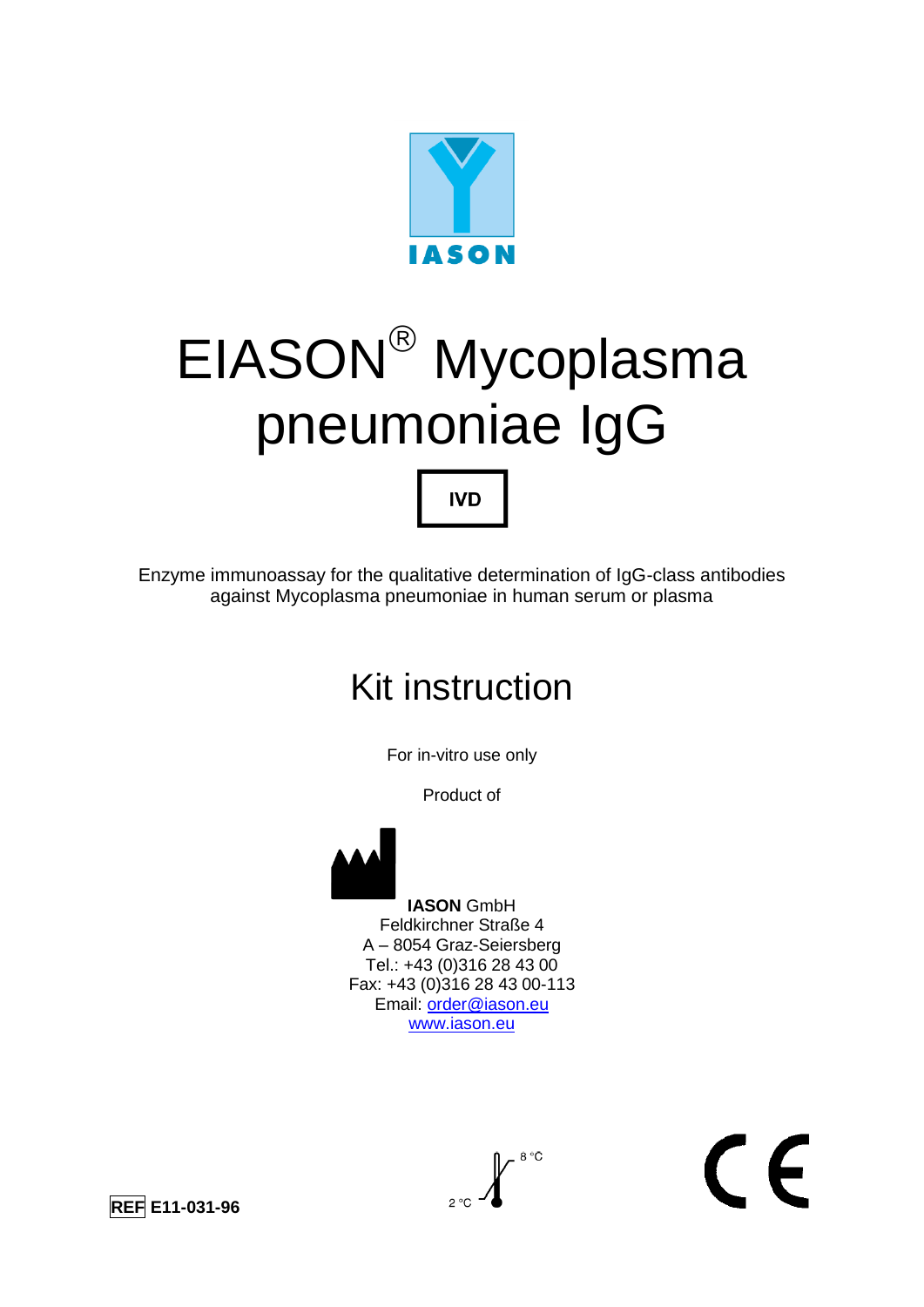#### **Used IFU-Symbols**

| <b>Symbol</b>        | <b>English</b>                | <b>Symbol</b> | <b>English</b>    |
|----------------------|-------------------------------|---------------|-------------------|
| <b>IVD</b>           | In vitro diagnostic<br>device | <b>SUB</b>    | Substrate         |
| <b>REF</b>           | Order number                  | <b>MPL</b>    | Microplate        |
|                      | Product of                    | <b>STOP</b>   | Stop solution     |
| 8 °C<br>$2^{\circ}C$ | Storage                       | <b>WASH</b>   | Wash solution     |
| $\epsilon$           | <b>European Conformity</b>    | <b>LOT</b>    | <b>Batch code</b> |
|                      | <b>Expiry date</b>            | <b>CONJ</b>   | Conjugate         |
| <b>NC</b>            | Negative control              | <b>PC</b>     | Positive control  |
| <b>CUTOFF</b>        | Cut-Off control               | <b>DIL</b>    | Sample diluent    |

#### **Intended use**

*For in-vitro use only.*

The EIASON® Mycoplasma pneumoniae IgG kit is intended for the qualitative determination of IgG class antibodies against M. pneumoniae in human serum or plasma (citrate, heparin).

#### **Summary**

The mycoplasms belong to the class Mollicutes comprising three distinct families and four genera, one of which is Mycoplasma with over 60 species. Mycoplasmas are the smallest free living organisms known (300 to 500 nm in diameter) and unlike regular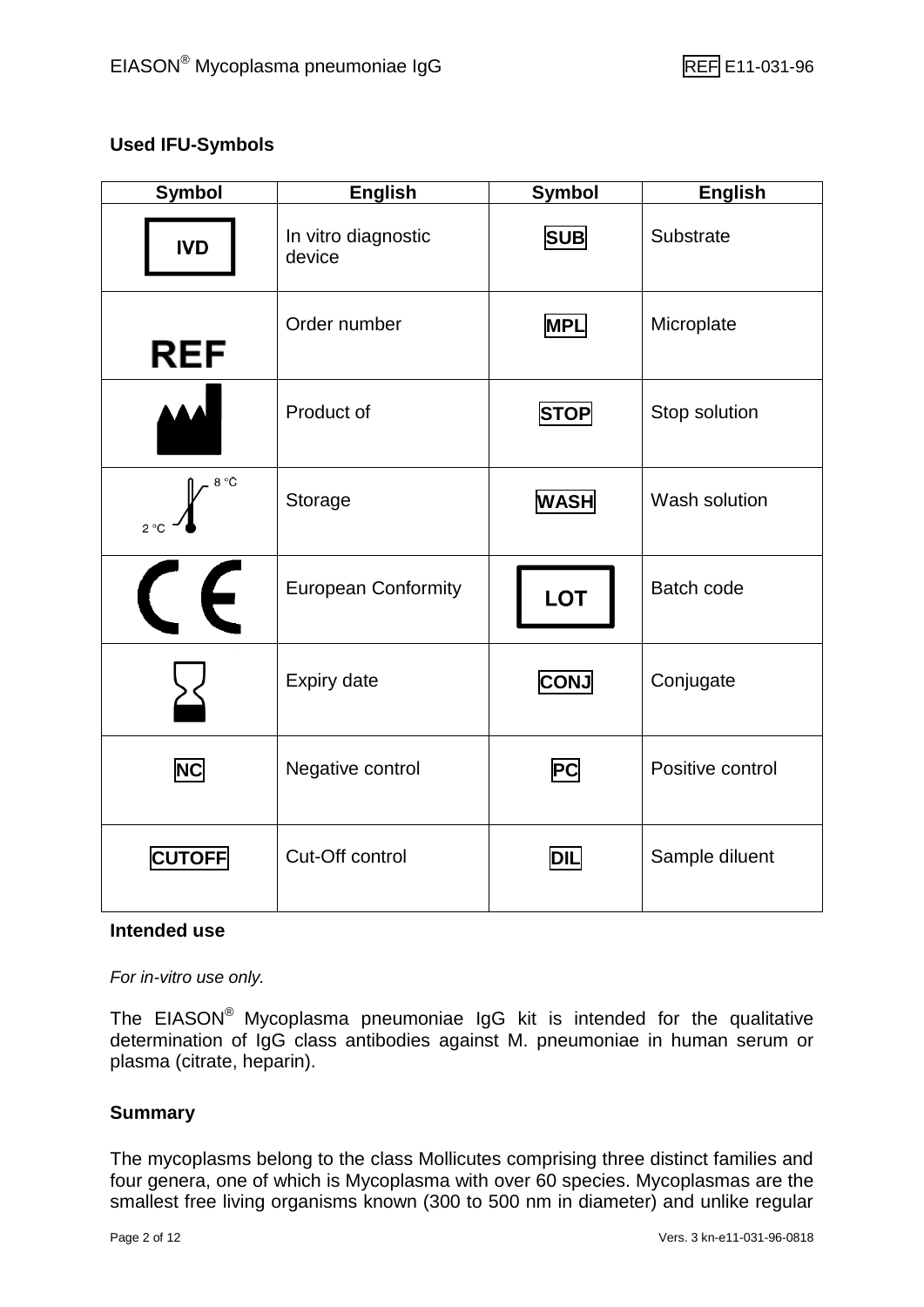bacteria they lack a cell wall. Mycoplasms are extracellular parasites, especially on mucous membranes, which can cause infections in humans,

animals, plants, and cell cultures. Mycoplasma pneumoniae is primarily a respiratory pathogen (obligat) in human involving the nasopharynx, throat, trachea, bronchi,

bronchioles, and alveoli. Other Mycoplasms, M. buccale, M. faucium, M. orale and M. salivarium are commensals in the oral cavity. Mycoplasma hominis and Ureaplasma urealyticum inhabit primarily the genital tract and may act as opportunistic invaders. M. pneumoniae is by far the most important pathogen of this group. Infection with M. pneumoniae occurs worldwide, its epidemiology has been studied primarily in the USA, Europe, and Japan.

Infections are endemic in larger urban areas, and epidemic increases are observed at varying intervalls. Mycoplasma pneumoniae has been estimated to cause 15-20% of all pneumoniae; the rate is highest in children and young adults. 74% of infections with M. pneumoniae are asymptomatic, reinfection may occur. Naturally acquired immunity to infection with M. pneumoniae appears to be of limited duration (2-3 years).

| <b>Species</b>           | <b>Disease</b>                                         | Symptoms (e.g.)                                                                                                                                                                                                                 | <b>Transmission route</b>             |
|--------------------------|--------------------------------------------------------|---------------------------------------------------------------------------------------------------------------------------------------------------------------------------------------------------------------------------------|---------------------------------------|
| Mycoplasma<br>pneumoniae | Respiratory<br>diseases by<br>Mycoplasma<br>pneumoniae | Fever, headache, and a<br>persistent cough.<br>Respiratory tract disease:<br>from asymptomatic infection<br>to<br>colds, pharyngitis, bronchitis,<br>croup, tracheobronchitis,<br>pneumonitis and primary<br>atypical pneumonia | Transmitted by<br>aerosol<br>droplets |

The presence of pathogen or Infection may be identified by:

- ♦ Microscopy
- $\Diamond$  Serology: e.g. by ELISA

#### **Assay principle**

The qualitative immunoenzymatic determination of specific antibodies against Mycoplasma pneumoniae is based on the ELISA (Enzyme-linked Immunosorbent Assay) technique. Microplates are coated with specific antigens to bind corresponding antibodies of the specimen. After washing the wells to remove all unbound sample material horseradish peroxidase (HRP) labelled conjugate is added. This conjugate binds to the captured antibodies. In a second washing step unbound conjugate is removed. The immune complex formed by the bound conjugate is visualized by adding Tetramethylbenzidine (TMB) substrate which gives a blue reaction product. The intensity of this product is proportional to the amount of specific antibodies in the specimen. Sulphuric acid is added to stop the reaction. This produces a yellow endpoint colour. Absorbance at 450/620 nm is read using an ELISA microwell plate reader.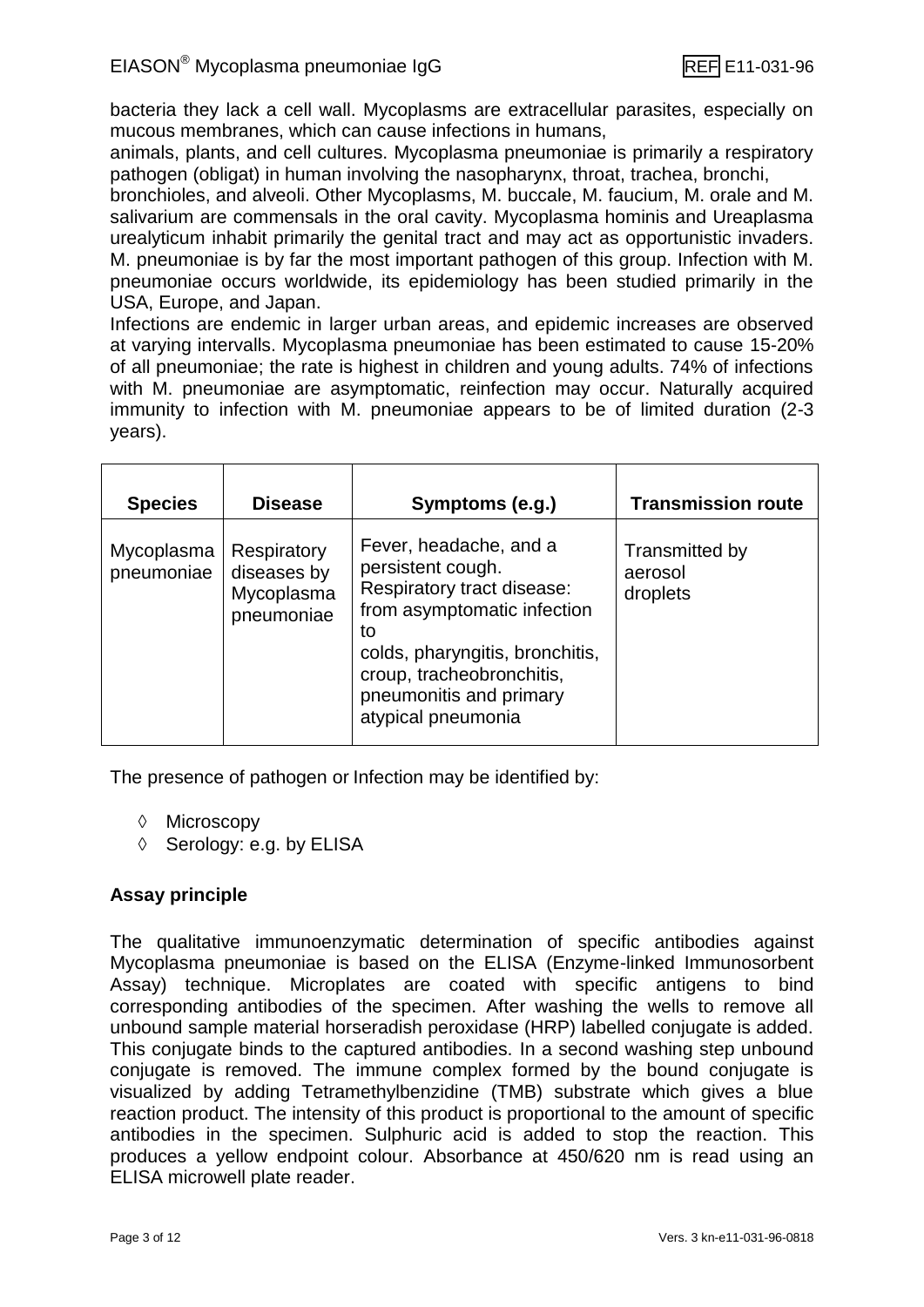#### **Warnings and precautions**

The EIASON® Mycoplasma pneumoniae IgG kit is for in vitro diagnostic use only and is not for internal use in humans or animals.

This product must be used strictly in accordance with the instructions set out in the Package Insert. IASON will not be held responsible for any loss or damage (except as required by statute) caused, arising out of non-compliance with the instructions provided. CAUTION: this kit contains material of human and/or animal origin. Handle kit reagents as if capable of transmitting an infectious agent.

Source material from Human origin which is used in this kit was tested and found negative for HbsAG and HIV as well as for HCV antibodies. However, since there is no diagnostic procedure that excludes these agents with 100 percent certainty all components should be handled as potentially hazardous material.

Appropriate precautions and good laboratory practices must be used in the storage, handling and disposal of the kit reagents. Disposal of kit reagents should be in accordance with local regulations.

#### **Damaged test kit**

In case of serious damage to the test kit or components, the company IASON must be notified in writing at least one week after receiving the kit. Severely damaged single components should not be used for the test run. They have to be stored until a final solution has been found.

#### **Shelf life and storage of reagents**

The reagents are stable up to the expiry date stated on the label when stored at 2-8 °C.

#### **Storage and preparation of serum samples**

Use human serum or plasma (citrate, heparin) samples with this assay. If the assay is performed within 5 days after sample collection, the specimen should be kept at 2- 8 °C; otherwise they should be aliquoted and stored deep-frozen (-70 to -20°C). If samples are stored frozen, mix thawed samples well before testing. Avoid repeated freezing and thawing. Heat inactivation of samples is not recommended.

#### Sample dilution

Before assaying, all samples should be diluted 1+100 with DIL. Dispense 10uL sample and 1 mL DIL into tubes to obtain a 1+100 dilution and thoroughly mix with a Vortex.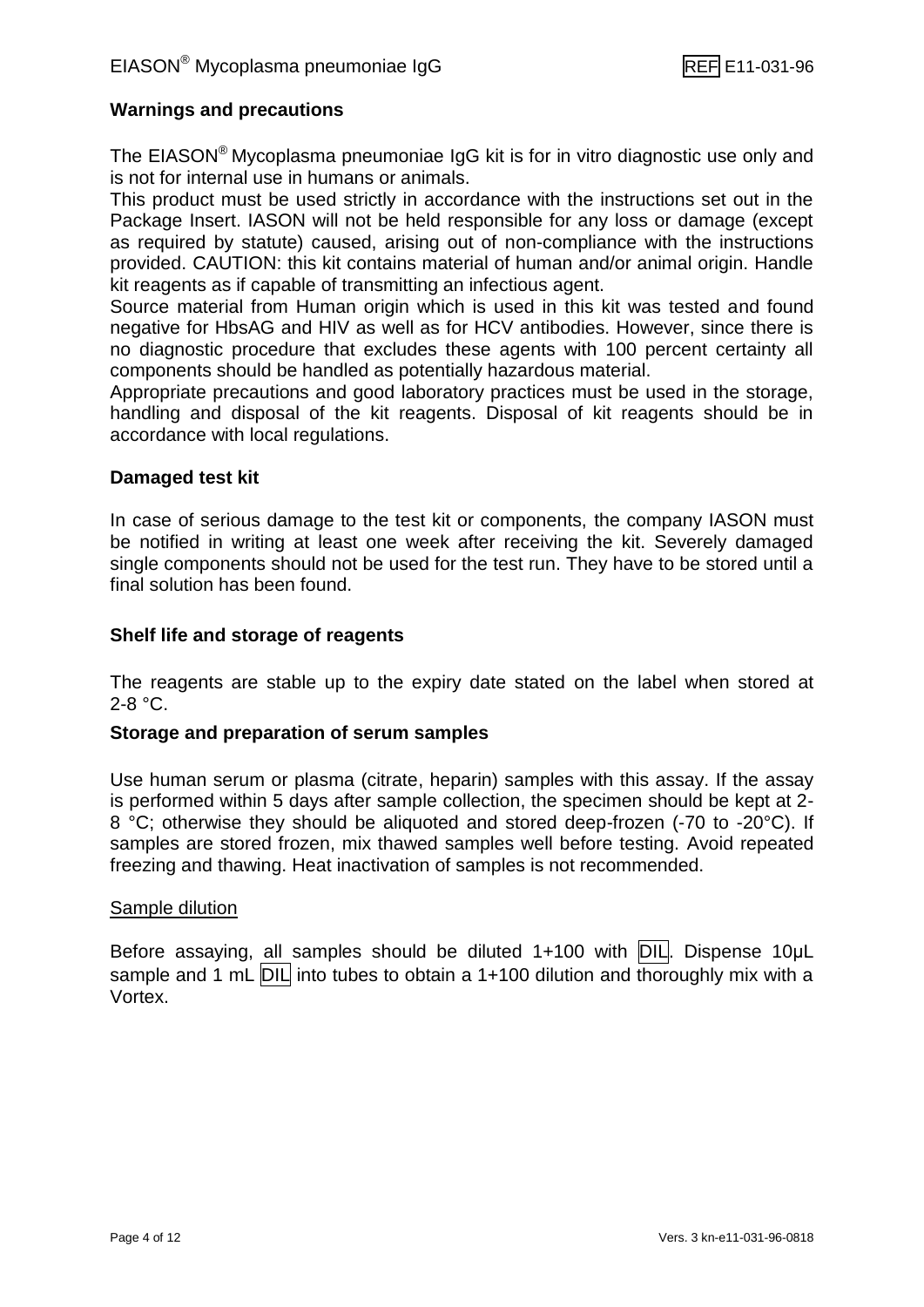#### **Materials provided**

*Allow all reagents 1-9 to reach room temperature before use.*

- 1. MPL Mycoplasma pneumoniae Coated Microplate (IgG): 12 break-apart 8-well snap-off strips coated with Mycoplasma pneumoniae antigens; in resealable aluminium foil.
- 2. DIL IgG Sample diluent: 1 bottle containing 100 mL of phosphate buffer  $(10m)$  for sample dilution; pH 7.2  $\pm$  0.2; coloured yellow; ready to use; white cap.
- 3. STOP Stop solution: 1 bottle containing 15 mL sulphuric acid, 0.2 mol/L; ready to use; red cap.
- 4. WASH Washing solution (20x conc.): 1 bottle containing 50 mL of a 20-fold concentrated buffer (0.2 M) (pH  $7.2 \pm 0.2$ ) for washing the wells; white cap. Dilute WASH 1+19; e.g. 10 mL WASH  $+$  190 mL distilled water. The diluted  $\overline{\text{WASH}}$  is stable for 5 days at room temperature (20-25°C). Crystals in the solution disappear by warming up to 37 °C in a water bath. Mix well before dilution.
- 5. CONJ Mycoplasma pneumoniae anti-IgG Conjugate: 1 bottle containing 20 mL of peroxidase labelled antibody to human in phosphate buffer (10 mM); coloured blue, ready to use; black cap.
- 6. SUB TMB Substrate Solution: 1 bottle containing 15 mL 3,3',5,5' tetramethylbenzidine (TMB), <0.1%; ready to use; yellow cap; <5% NMP
- 7. PC Mycoplasma pneumoniae IgG Positive Control: 1 vial containing 2 mL (human serum or plasma); coloured yellow; ready to use; red cap.
- 8. CUTOFF Mycoplasma pneumoniae IgG Cut-off Control: 1 vial containing 3 mL (human serum or plasma); coloured yellow; ready to use; green cap.
- 9. NC Mycoplasma pneumoniae IgG Negative Control: 1 vial containing 2 mL (human serum or plasma); coloured yellow; ready to use; blue cap.

#### **Materials required but not provided in the kit**

- $\Diamond$  ELISA microwell plate reader, equipped for the measurement of absorbance at 450/620 nm
- Incubator 37°C
- $\Diamond$  Manual or automatic equipment for rinsing wells
- $\Diamond$  Pipettes to deliver volumes between 10 and 1000 µL
- $\Diamond$  Vortex tube mixer
- Deionised or (freshly) distilled water
- $\Diamond$  Disposable tubes
- Timer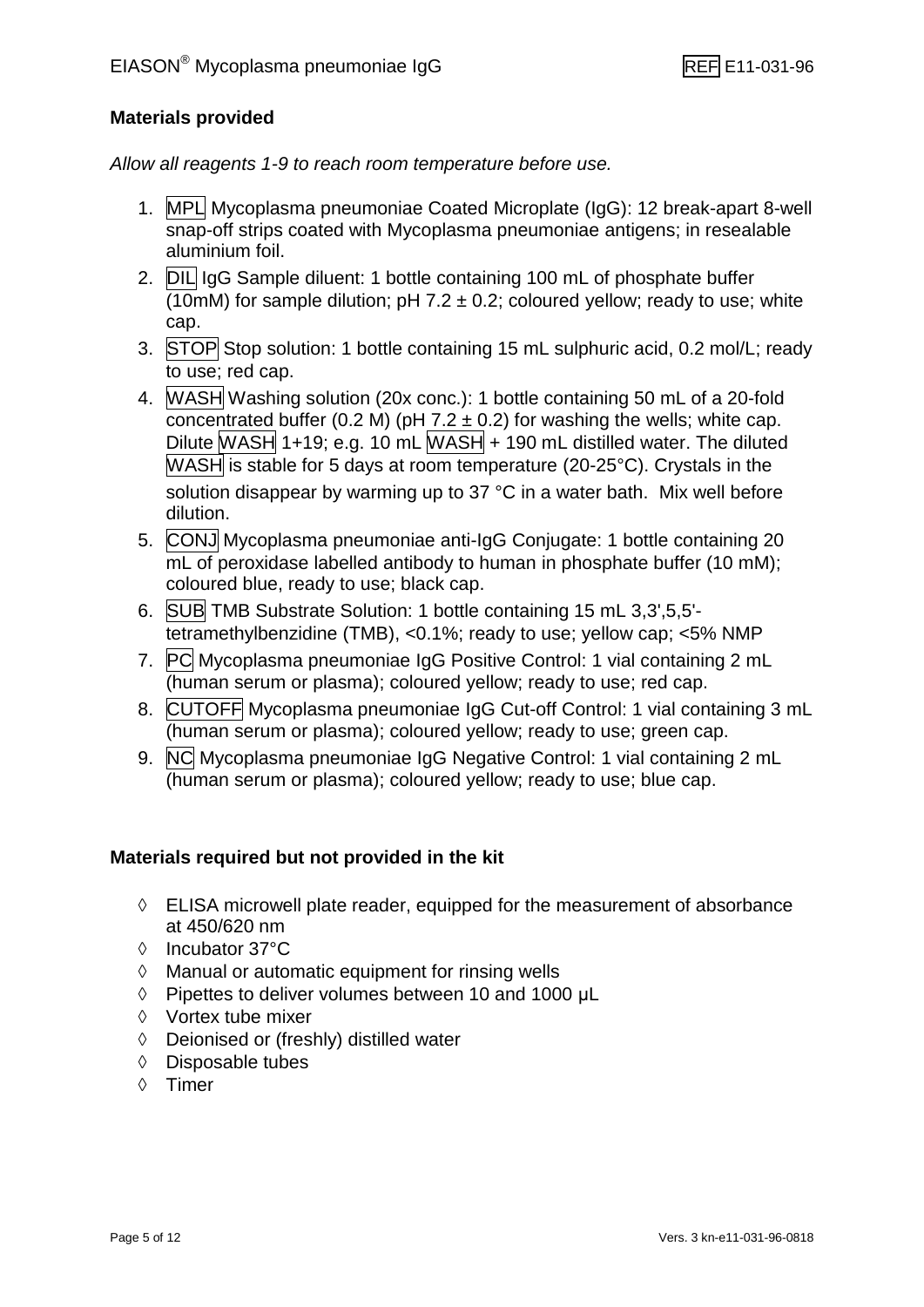#### **Assay procedure**

#### *General remarks*

- 1. All reagents and specimens must be allowed to come to room temperature before use. All reagents must be mixed without foaming.
- 2. Once the test has been started, all steps should be completed without interruption.
- 3. Use new disposal plastic pipette tips for each standard, control or sample in order to avoid cross contamination
- 4. Absorbance is a function of the incubation time and temperature. Before starting the assay, it is recommended that all reagents are ready, caps removed, all needed wells secured in holder, etc. This will ensure equal elapsed time for each pipetting step without interruption.
- 5. As a general rule the enzymatic reaction is linearly proportional to time and temperature.
- 6. Each assay run must include a standard curve and controls.

Please read the instruction for use carefully before performing the assay. Result reliability depends on strict adherence to the instruction for use as described. The following test procedure is only validated for manual procedure.

If performing the test on ELISA automatic systems we recommend to increase the washing steps from three to five and the volume of washing solution from 300 μL to 350 μl to avoid washing effects. Prior to commencing the assay, the distribution and identification plan for all specimens and controls should be carefully established on the plate layout supplied in the kit. Select the required number of MPL or wells and insert them into the holder.

It is recommended to determine controls and patient samples in duplicate, if necessary. Perform all assay steps in the order given and without any appreciable delays between the steps. A clean, disposable tip should be used for dispensing each control and sample. Adjust the incubator to  $37^{\circ} \pm 1^{\circ}$ C.

- 1. Dispense 100 μL NC CUTOFF PC and diluted samples into their respective wells. Leave well A1 for substrate blank.
- 2. Cover wells with the foil supplied in the kit.
- 3. Incubate for 1 hour  $\pm$  5 min at 37 $\pm$ 1°C.
- 4. When incubation has been completed, remove the foil, aspirate the content of the wells and wash each well three times with 300μl of WASH. Avoid overflows from the reaction wells. The interval betweenwashing and aspiration should be >5 sec. At the end carefully remove remaining fluid by tapping strips on tissue paper prior to the next step!

Note: Washing is important! Insufficient washing results in poor precision and false results.

- 5. Dispense 100 μL CONJ into all wells except for the blank well (e.g. A1). Cover with foil.
- 6. Incubate for 30 min at room temperature. Do not expose to direct sunlight.
- 7. Repeat step 4.
- 8. Dispense 100 μL SUB into all wells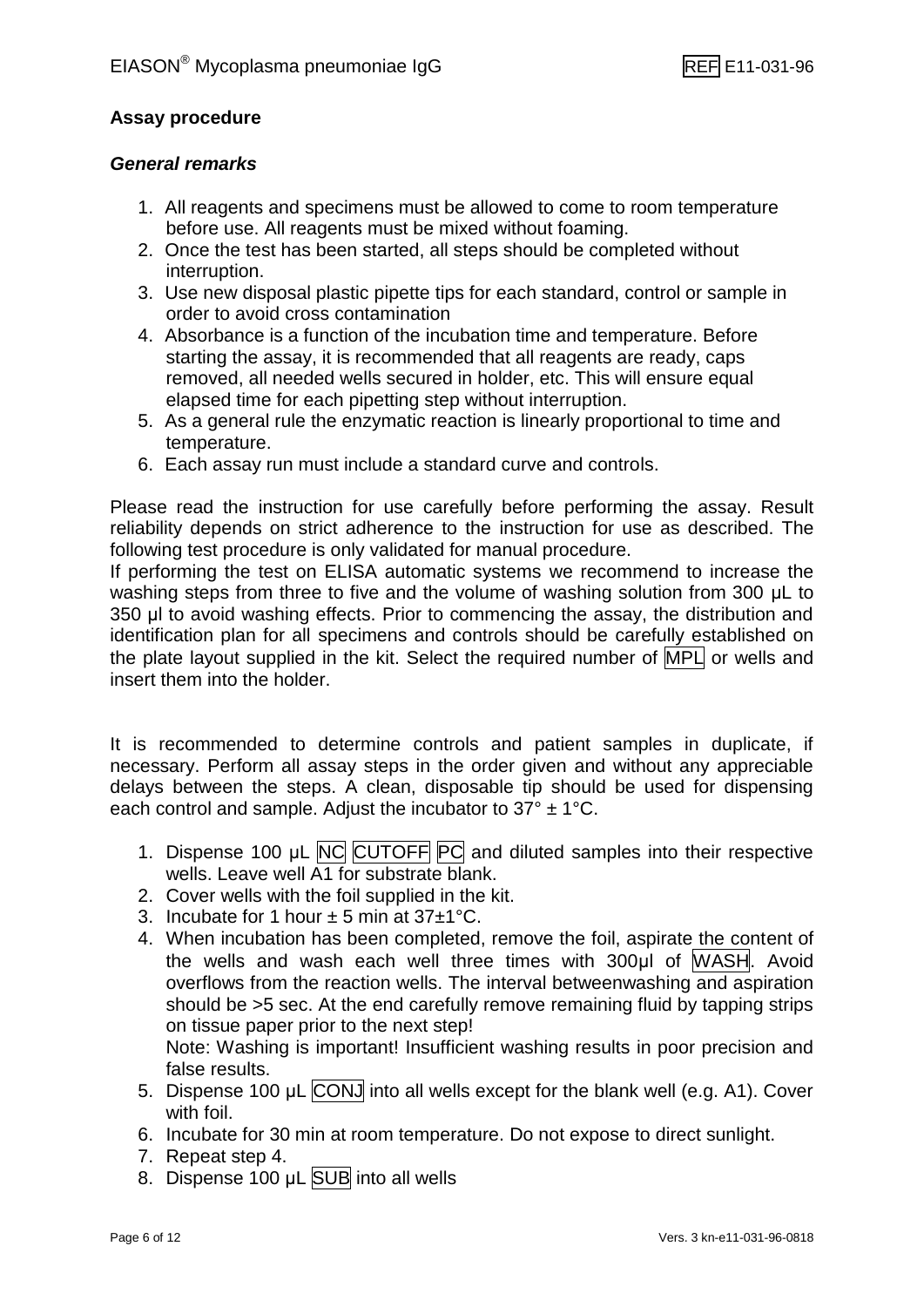- 9. Incubate for exactly 15 min at room temperature (20-25°C) in the dark. A blue colour occurs due to an enzymatic reaction.
- 10. Dispense 100 μL STOP into all wells in the same order and at the same rate as for the SUB. Any blue colour developed during the incubation turns into yellow.
- 11.Measure the absorbance of the specimen at 450/620 nm within 30 min after addition of the STOP.

or fully automated on:

- > IASON<sup>®</sup> Quardette
- $\triangleright$  **IASON**<sup>®</sup> PersonalLab
- > **IASON<sup>®</sup> Gladiator**

#### **Measurement**

Adjust the ELISA Microwell Plate Reader to zero using the substrate blank in well A1. If - due to technical reasons - the ELISA reader cannot be adjusted to zero using the substrate blank in well A1, subtract the absorbance value of well A1 from all other absorbance values measured in order to obtain reliable results!

Measure the absorbance of all wells at 450 nm and record the absorbance values for each control and patient sample in the plate layout.

Bichromatic measurement using a reference wavelength of 620 nm is recommended. Where applicable calculate the mean absorbance values of all duplicates.

#### **Results**

#### *Run validation criteria*

In order for an assay to be considered valid, the following criteria must be met:

| Substrate blank | Absorbance value $< 0.100$ .            |
|-----------------|-----------------------------------------|
| NC:             | Absorbance value < $0.200$ and < CUTOFF |
| CUTOFF.         | Absorbance value $0.150 - 1.30$ .       |
| PC <sub>i</sub> | Absorbance value > CUTOFF.              |

If these criteria are not met, the test is not valid and must be repeated.

#### *Calculation of results*

The CUTOFF is the mean absorbance value of the CUTOFF determinations.

Example: Absorbance value CUTOFF 0.44 + absorbance value CUTOFF 0.42 = 0.86  $/ 2 = 0.43$ 

 $\overline{CUTOFF} = 0.43$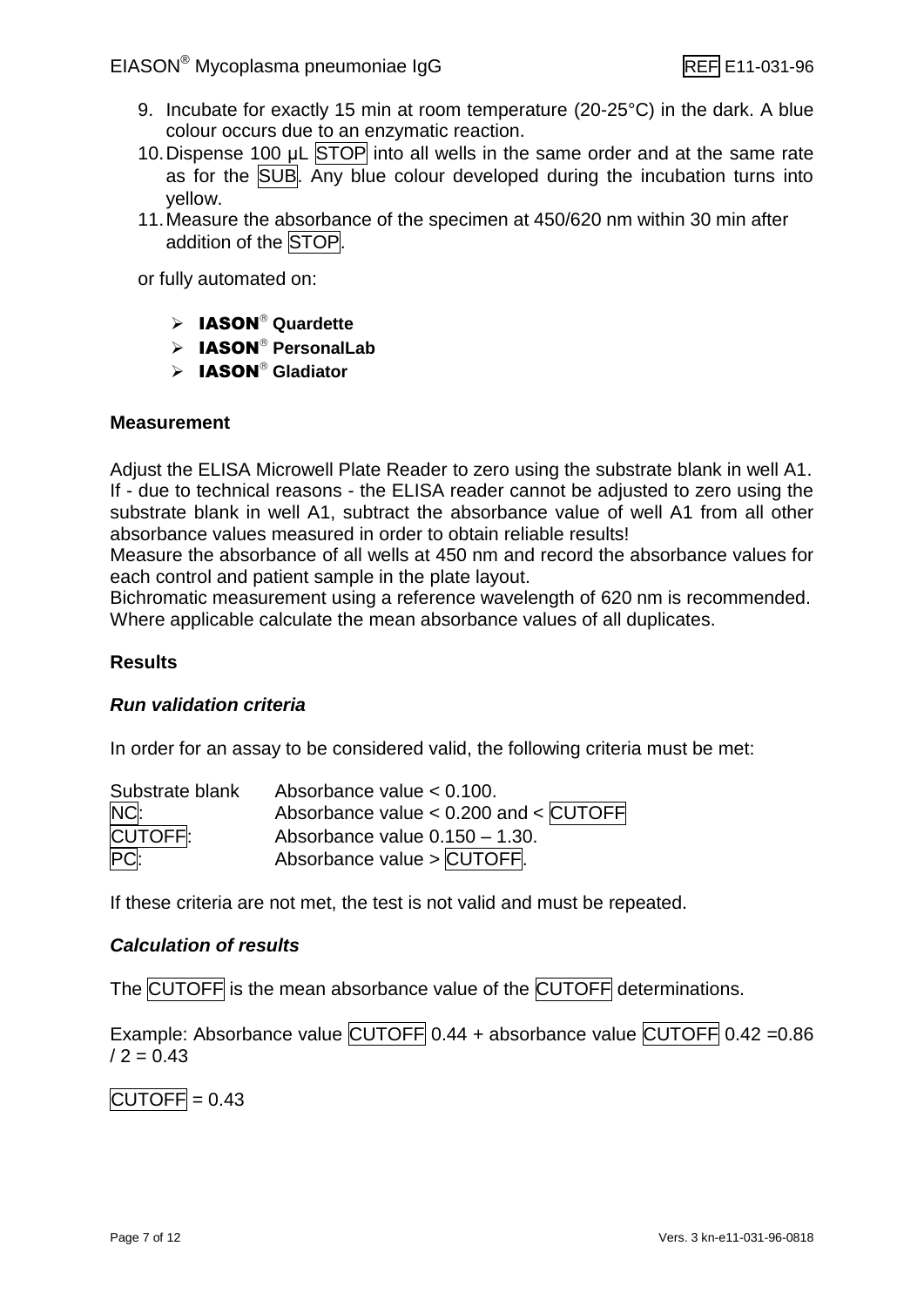#### *Results in IASON arbitrary units (IAU)*

Patient (mean) absorbance value x 10 = [IASON Units = IAU] **CUTOFF** 

*Example: 1.591 x 10 = 37 IAU 0.43*

#### **Expected values**

|                                              | IAU                         |  |
|----------------------------------------------|-----------------------------|--|
| Cut-off<br>Grey zone<br>Negative<br>Positive | 10<br>$9 - 11$<br>-9<br>>11 |  |

#### *Interpretation of results*

| Cut-off                                                                               | <b>10 IAU</b> |                                                                                                                                                                                                                         |  |
|---------------------------------------------------------------------------------------|---------------|-------------------------------------------------------------------------------------------------------------------------------------------------------------------------------------------------------------------------|--|
| <b>Positive</b>                                                                       | $>11$ IAU     | Antibodies against the pathogen are present.<br>There has been a contact with the antigen (pathogen<br>resp. vaccine).                                                                                                  |  |
| Equivocal                                                                             | $9 - 11$ IAU  | Antibodies against the pathogen could not be detected<br>clearly.<br>It is recommended to repeat the test with a fresh sample<br>in 2 to 4 weeks. If the result is equivocal again the<br>sample is judged as negative. |  |
| <b>Negative</b>                                                                       | $< 9$ IAU     | The sample contains no antibodies<br>the<br>against<br>pathogen.<br>A previous contact with the antigen (pathogen resp.<br>vaccine) is unlikely.                                                                        |  |
| Diagnosis of an infectious disease should not be established on the basis of a single |               |                                                                                                                                                                                                                         |  |
|                                                                                       |               | test result. A precise diagnosis should take into consideration clinical history,                                                                                                                                       |  |
| symptomatology as well as serological data.                                           |               |                                                                                                                                                                                                                         |  |
| In immunocompromised patients and newborns serological data only have restricted      |               |                                                                                                                                                                                                                         |  |
| value.                                                                                |               |                                                                                                                                                                                                                         |  |

#### *Antibody isotypes and state of infection*

| <b>Serology</b> | <b>Significance</b>                                                                 |
|-----------------|-------------------------------------------------------------------------------------|
| lgM             | Characteristic of the primary antibody response                                     |
|                 | High IgM titer with low IgG titer: $\rightarrow$ suggests a current or very recent  |
|                 | infection                                                                           |
|                 | Rare: $\rightarrow$ persisting IgM                                                  |
|                 | Characteristic of the secondary antibody response                                   |
| lgG             | May persist for several years                                                       |
|                 | High IgG titer with low IgM titer: $\rightarrow$ may indicate a past infection      |
| lgA             | Produced in mucosal linings throughout the body ( $\Rightarrow$ protective barrier) |
|                 | Usually produced early in the course of the infection                               |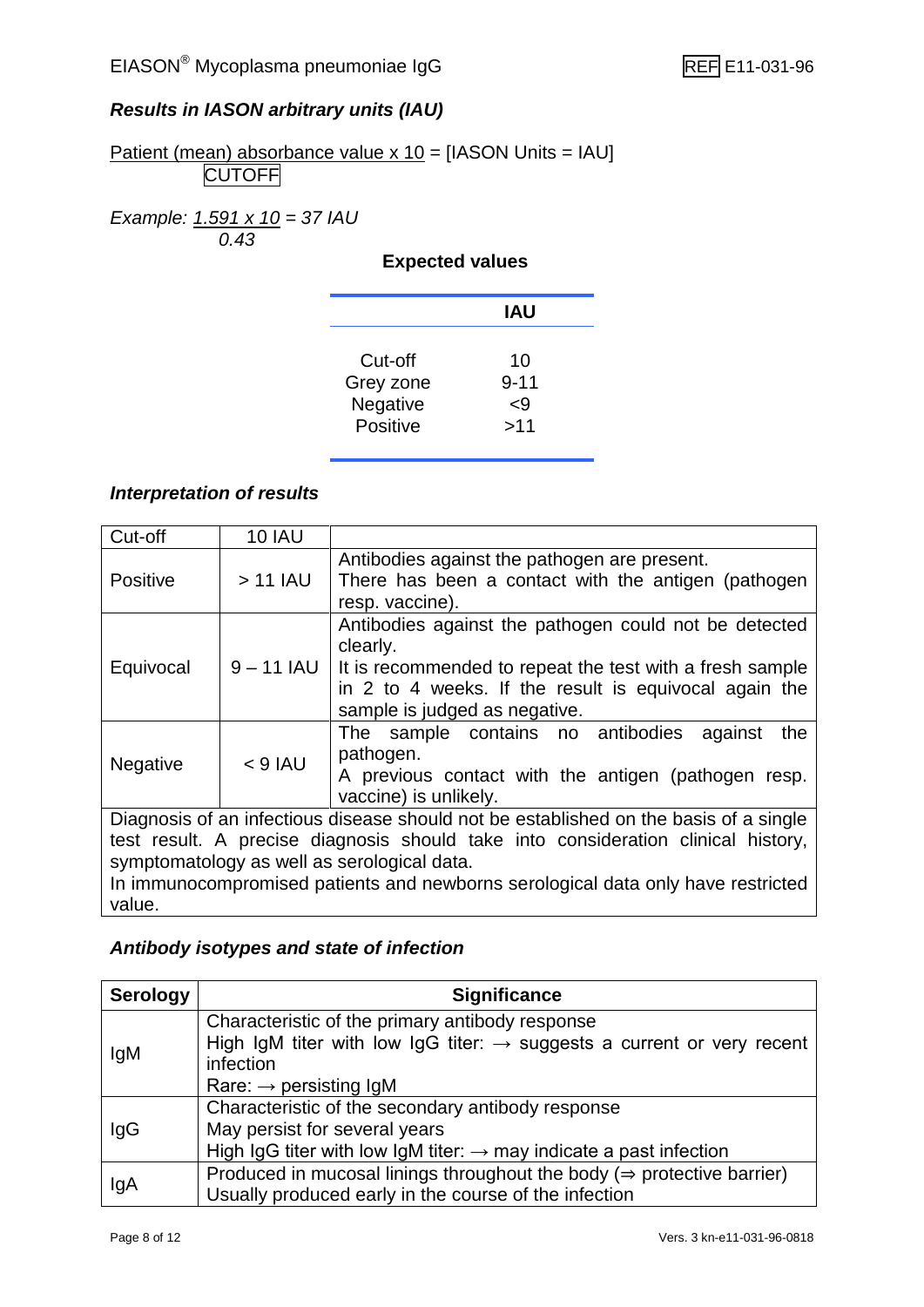#### **Quality control**

The regular use of control samples at several analyte levels is advised to ensure dayto-day validity of results. Controls should be tested as unknowns. Quality Control charts should be maintained to follow the assay performance.

Good laboratory practice requires that controls be run with each calibration curve. A statistically significant number of controls should be assayed to establish mean values and acceptable ranges to assure proper performance.

It is recommended to use control samples according to state and federal regulations. The use of control samples is advised to assure the day to day validity of results. Use controls at both normal and pathological levels.

The controls and the corresponding results of the QC-Laboratory are stated in the QC certificate added to the kit. The values and ranges stated on the QC sheet always refer to the current kit lot and should be used for direct comparison of the results.

It is also recommended to make use of national or international Quality Assessment programs in order to ensure the accuracy of the results.

Employ appropriate statistical methods for analysing control values and trends. If the results of the assay do not fit to the established acceptable ranges of control materials patient results should be considered invalid. In this case, please check the following technical areas: Pipetting and timing devices; photometer, expiration dates of reagents, storage and incubation conditions, aspiration and washing methods.

After checking the above mentioned items without finding any error contact your distributor or IASON GmbH directly.

#### **Test characteristics**

| Intra assay $cv(n = 24)$ |         |               |               | Inter assay $cv$ n =12 |               |
|--------------------------|---------|---------------|---------------|------------------------|---------------|
| <b>Sample</b>            | Mean OD | <b>CV [%]</b> | <b>Sample</b> | Mean OD                | <b>CV [%]</b> |
|                          | 0.434   | 3.8           |               | 32.58                  | 5.73          |
|                          | 1.240   | 4.08          |               | 31.56                  | 13.32         |
|                          | 1.635   | 6.03          |               | 4.36                   | 11.10         |

#### *Precision*

#### *Diagnostic specificity*

The diagnostic specificity is defined as the probability of the assay of scoring negative in the absence of the specific analyte. It is 97.8 %. (95% confidence interval: 92.29%-99.73%).

#### *Diagnostic sensitivity*

The diagnostic sensitivity is defined as the probability of the assay of scoring positive in the presence of the specific analyte. It is 100.0 % (95% confidence interval: 96.87%-100%).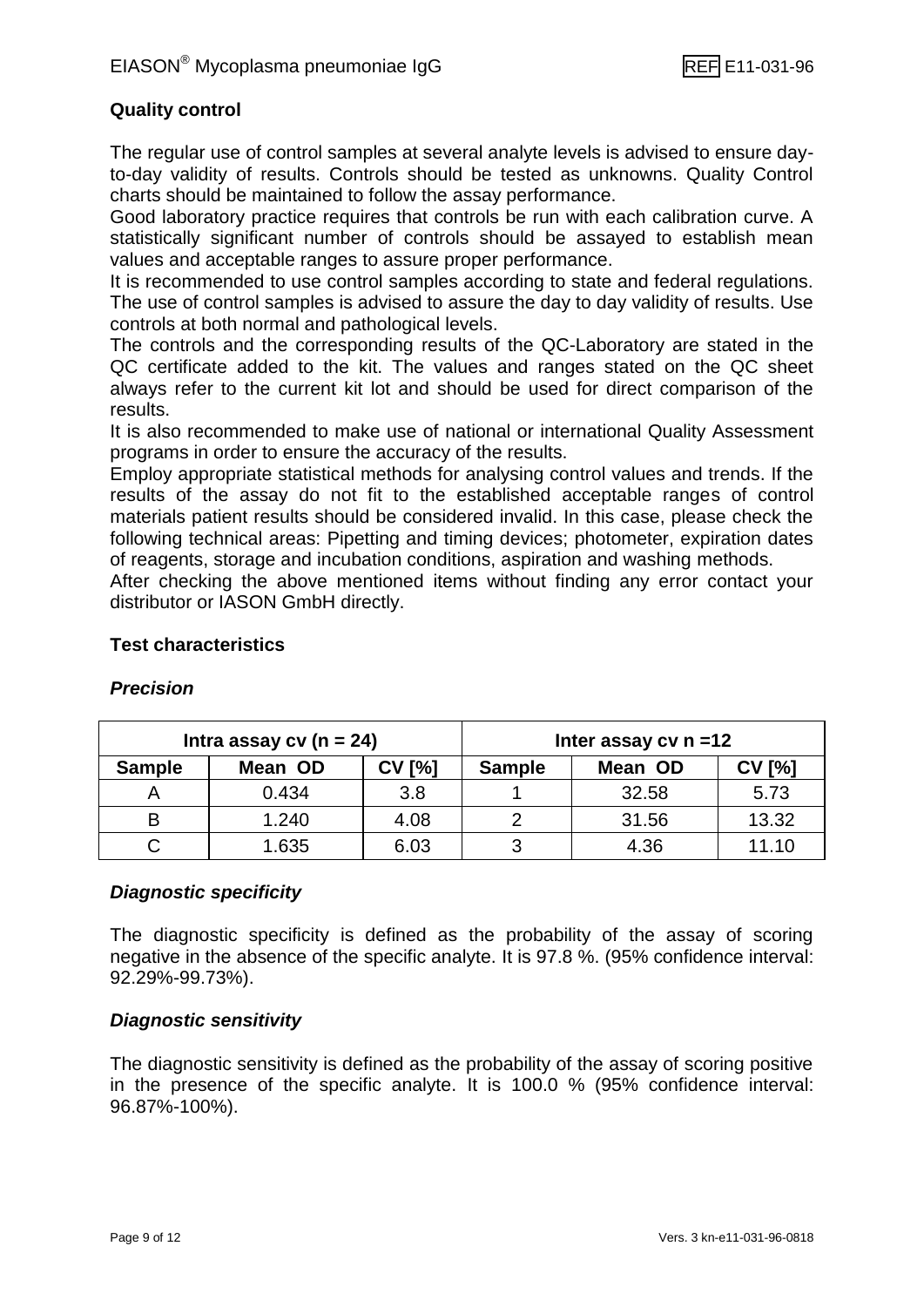#### *Interferences*

Interferences with hemolytic, lipemic or icteric samples are not observed up to a concentration of 10 mg/mL hemoglobin, 5 mg/mL triglycerides and 0.5 mg/mL bilirubin.

#### *Cross Reactivity*

Investigation of a sample panel with antibody activities to potentially cross-reacting parameters did not reveal evidence of falsepositive results due to cross-reactions.

#### **Limitation of the procedure**

Bacterial contamination or repeated freeze-thaw cycles of the specimen may affect the absorbance values. Diagnosis of an infectious disease should not be established on the basis of a single test result. A precise diagnosis should take into consideration clinical history, symptomatology as well as serological data. In immunocompromised patients and newborns serological data only have restricted value.

#### **Legal aspects**

#### *Reliability of results*

The test must be performed exactly as per the manufacturer's instructions for use. Moreover the user must strictly adhere to the rules of GLP (Good Laboratory Practice) or other applicable national standards and/or laws. This is especially relevant for the use of control reagents. It is important to always include, within the test procedure, a sufficient number of controls for validating the accuracy and precision of the test.

The test results are valid only if all controls are within the specified ranges and if all other test parameters are also within the given assay specifications. In case of any doubt or concern please contact IASON.

#### *Therapeutic consequences*

Therapeutic consequences should never be based on laboratory results alone even if all test results are in agreement with the items as stated under Reliability of Results. Any laboratory result is only a part of the total clinical picture of a patient.

Only in cases where the laboratory results are in acceptable agreement with the overall clinical picture of the patient should therapeutic consequences be derived.

The test result itself should never be the sole determinant for deriving any therapeutic consequences.

#### *Liability*

Any modification of the test kit and/or exchange or mixture of any components of different lots from one test kit to another could negatively affect the intended results and validity of the overall test. Such modification and/or exchanges invalidate any claim for replacement.

Claims submitted due to customer misinterpretation of laboratory results subject to point Therapeutic Consequences are also invalid. Regardless, in the event of any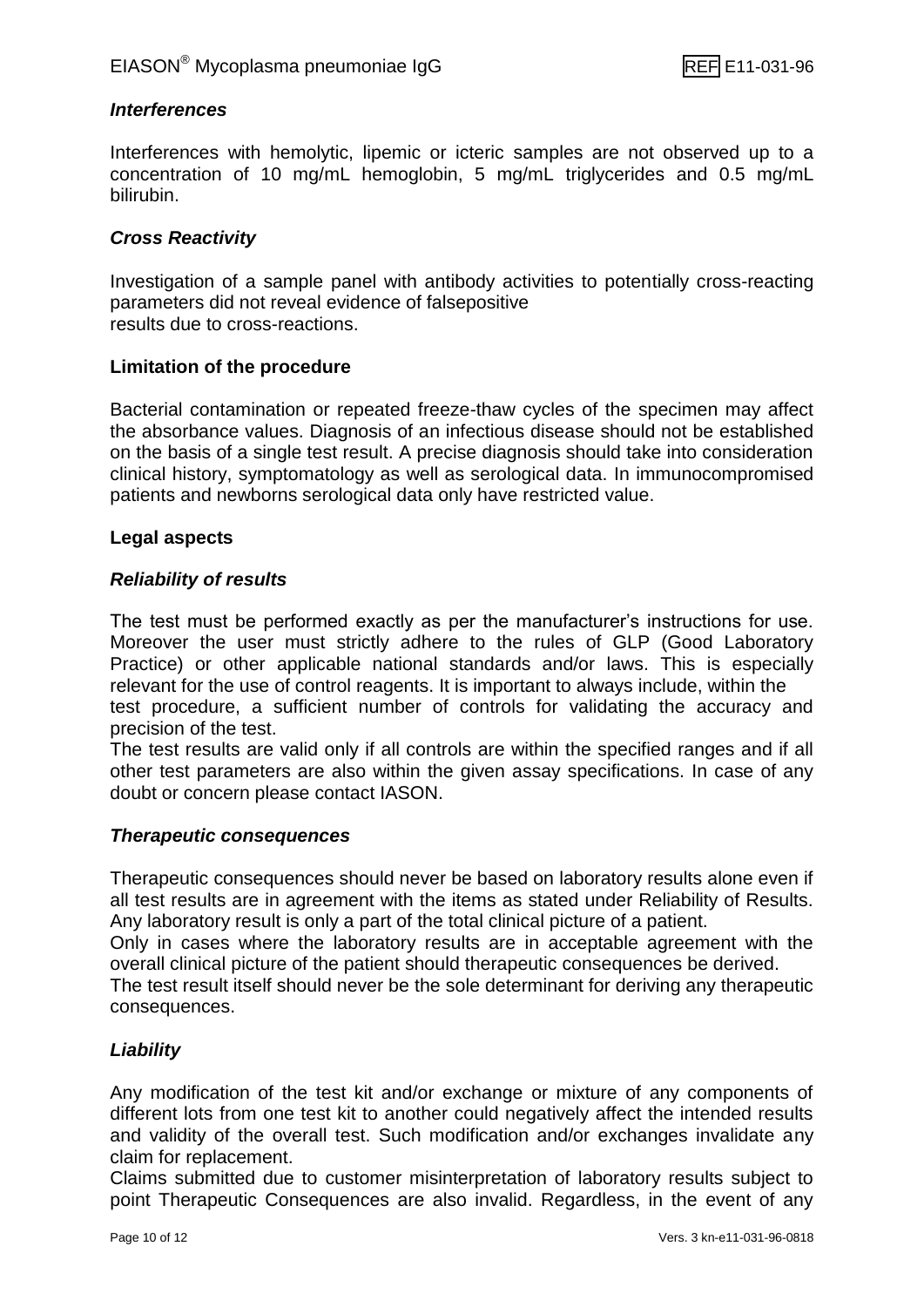claim, the manufacturer's liability is not to exceed the value of the test kit. Any damage caused to the test kit during transportation is not subject to the liability of the manufacturer.

#### **Useful publications**

- Mycoplasmataceae (2009) In Herbert Hof, Rüdiger Dörries, Gernot Geginat: Medizinische Mikrobiologie; 237 Tabellen 4., vollst. überarb. und erw. Aufl. Stuttgart: Thieme (Duale Reih), pp. 452-455.
- E.Jacobs.1993.Serologicals Diagnosis of M. peumoniae Infections:Current Prodedures.Clinical Infectious Diseases.17(suppl 1) 79-82
- $\Diamond$  Clyde, Wallace A., JR (1993): Clinical overview of typical Mycoplasma pneumoniae infections. In Clinical infectious diseases: an official publication of the Infectious Diseases Society of America 17 Suppl 1, S32-6.
- $\Diamond$  Fov, Hiordis M. (1993): Infections caused by Mycoplasma pneumoniae and possible carrier state in different populations of patients. In Clinical infectious diseases : an official publication of the Infectious Diseases Society of America 17 Suppl 1, S37-46.
- Jacobs, E. (1993): Serological diagnosis of Mycoplasma pneumoniae infections: a critical review of current procedures. In Clinical infectious diseases : an official publication of the Infectious Diseases Society of America 17 Suppl 1, S79-82.
- Kayser, Fritz H. (2005): Bacteria as Human Pathogens. In Fritz H. Kayser, Kurt A. Bienz, Johannes Eckert, Rolf M. Zinkernagel: Medical microbiology. Stuttgart, New York: Thieme (Thieme Flexibook), pp. 229–346.
- O'Handley, John G.; Gray, Larry D. (1997): The incidence of Mycoplasma pneumoniae pneumonia. In The Journal of the American Board of Family Practice 10 (6), pp. 425–429.
- Vikerfors, Tomas; Brodin, Glenn; Grandien, Monica; Hirschberg, Lotta; Krook, Aud; Pettersson, Carl-Axel (1988): Detection of specific IgM antibodies for the diagnosis of Mycoplasma pneumoniae infections: a clinical evaluation. In Scandinavian journal of infectious diseases 20 (6), pp. 601–610.
- Wiegand, R. (1994): Mycoplasma pneumoniae. In Henning Brandis, Hans J. Eggers, W. Köhler, Gerhard Pulverer (Eds.): Lehrbuch der medizinischen Mikrobiologie. 7. Aufl. Stuttgart: Fischer; G. Fischer.